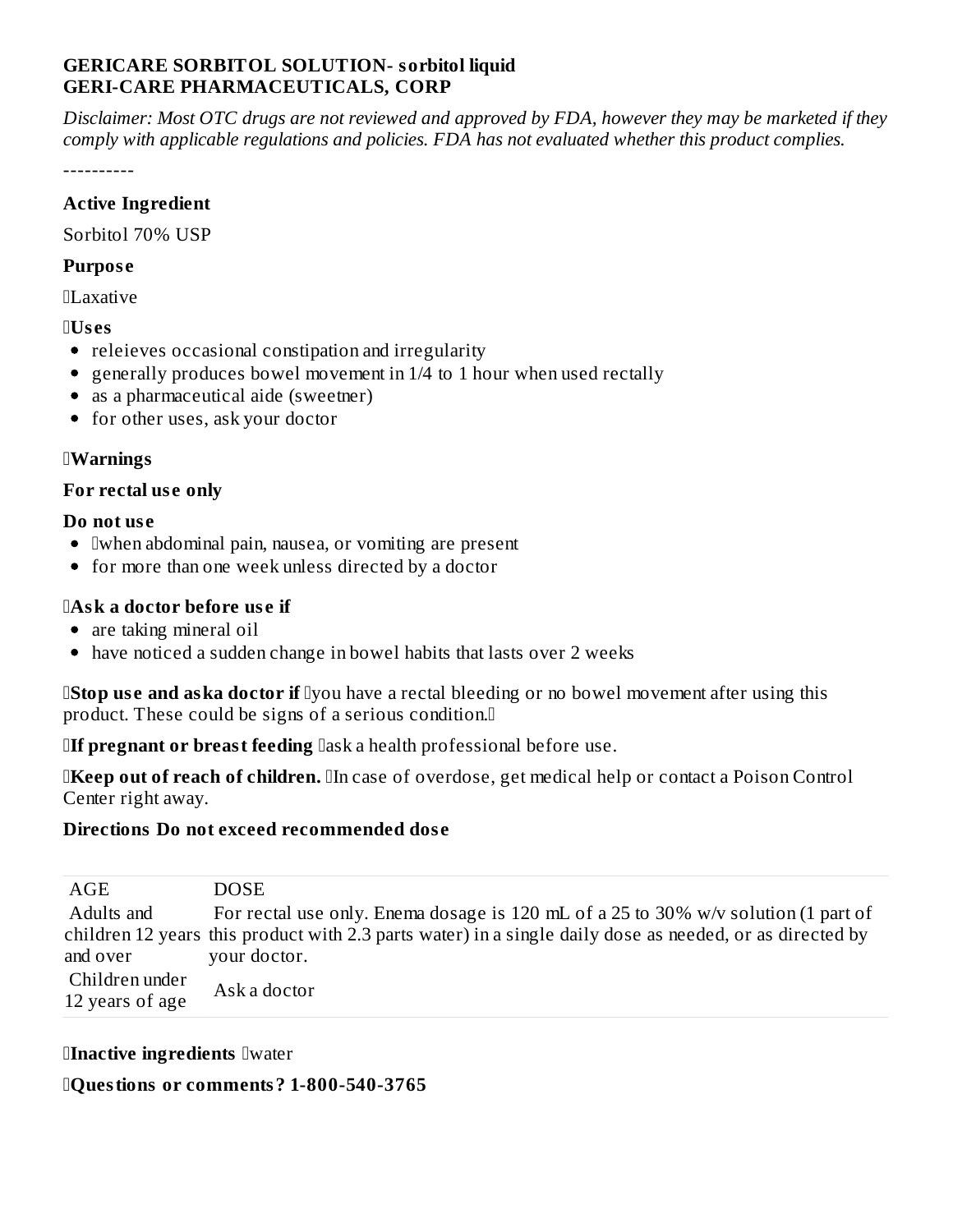

| <b>GERICARE SORBITOL SOLUTION</b><br>sorbitol liquid     |                       |                          |  |                 |
|----------------------------------------------------------|-----------------------|--------------------------|--|-----------------|
|                                                          |                       |                          |  |                 |
| <b>Product Information</b>                               |                       |                          |  |                 |
| Product Type                                             | <b>HUMAN OTC DRUG</b> | Item Code (Source)       |  | NDC:57896-758   |
| <b>Route of Administration</b>                           | <b>RECTAL</b>         |                          |  |                 |
|                                                          |                       |                          |  |                 |
| <b>Active Ingredient/Active Moiety</b>                   |                       |                          |  |                 |
| <b>Ingredient Name</b>                                   |                       | <b>Basis of Strength</b> |  |                 |
| SORBITOL (UNII: 506T60A25R) (SORBITOL - UNII:506T60A25R) |                       | SORBITOL                 |  | 70 mg in 100 mL |
|                                                          |                       |                          |  |                 |
|                                                          |                       |                          |  |                 |
|                                                          |                       |                          |  |                 |